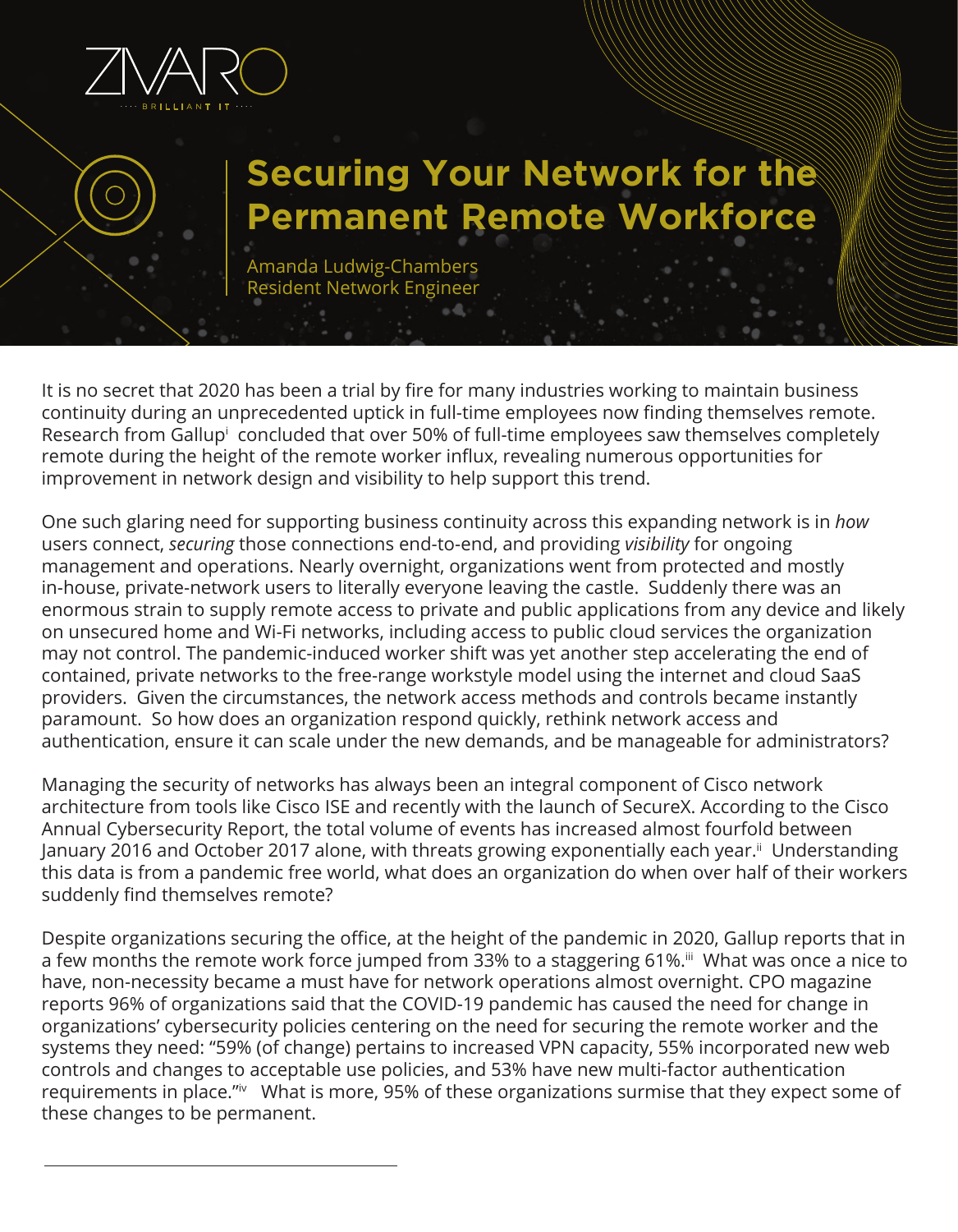

In addition to the sheer numbers game of more employees utilizing these remote resources, users also find themselves working to stay connected on an increased usage of BYOD to access the networks' resources. According to CSO Online, 83% of phishing attacks over the past year took place outside the inbox.<sup>v</sup> So what is available to immediately protect the business? For organizations already utilizing the Cisco ASA VPN, solutions for necessary insight already exist within their infrastructure.

With little room for error when it comes to sensitive data, VPN technologies can put an organization's entire network at risk. Zero trust cyber security solutions exist to strategically manage and secure the user experience – on whatever device they find themselves using.

Cisco has been a thought-leader since the pandemic began. Anticipating the increase in VPN remote-access capacity and the associated changes in network performance, vulnerability, and management requirements, Cisco quickly launched a Secure Remote Worker<sup>vi</sup> solution to help organizations finding themselves in the line of fire. The solution is a collection of assessment and analysis recommendations as well as the solution themselves, assembled to relieve the time pressure of responding in crisis mode. The key building blocks of Cisco's remote workforce solution include:

- Authorized User Verification
- VPN Access
- Defending the Endpoint

For this paper, we will focus the discussion on a couple of key component solutions; Duo multi-factor authentication for secure access, and Cisco AnyConnect Mobility VPN client. Hidden behind the latter is a neat product I will touch on called Cisco Endpoint Security Analytics, or CESA. There are several more pieces to the Secure Remote Worker solution not covered in this paper or only touched on including AMP for Endpoints (endpoint security), Cloud Mailbox Defense (email protection), Umbrella (internet security), and Cisco SecureX for unified visibility. These each have tons of features and functionality, and I highly recommend the reader explore these as together Cisco has built a terrific vision for unified security for modern network requirements.

Cisco acquired multi-factor authentication leader Duo in 2018 to provide zero-trust solutions for joint customers and bring strong user and device security by integrating with the Cisco ASA VPN, Firepower VPN, or Cisco Identity Services Engine (ISE) to provide two-factor authentication to AnyConnect logins. This now allows network and security administrators to gain insight about the devices connecting to the VPN and provide the ability to apply policies to support device health requirements or apply policies for varying networks. Duo's access security shields any and every application from compromised credentials and devices, and in a world where seemingly any user from anywhere is trying to access an organization's data, securing access and complete device visibility allows peace of mind.

For Cisco VPN environments, the Network Visibility Module (NVM) is available to support deeper visibility into the rising number of endpoints users are introducing into their environments, be it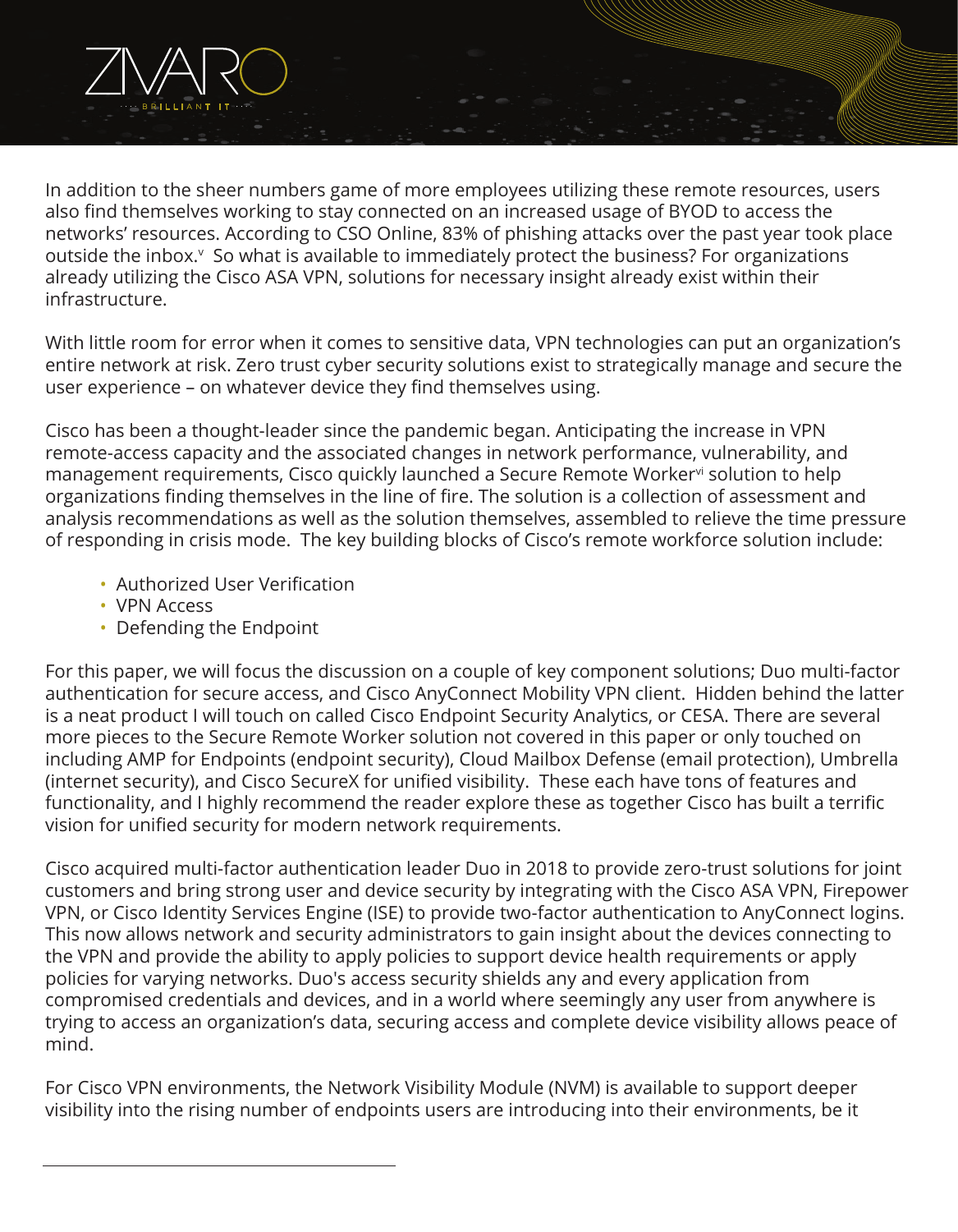

desktop and mobile. The NVM collects endpoint telemetry for visibility into the device, user, application, location, and destination by exporting flow records to a collector such as Cisco's Secure Network Analytics (formerly Stealthwatch) or a third-party tool like Splunk, providing a narrative to the data flow and an opportunity to protect not just the user, but the very business itself. The Cisco NVM provides a rich data set; auditing users' network history, confirming system or admin rights and how they impact what network connected processes are running on users' machines, OS information to support patching and vulnerability monitoring, bandwidth monitoring at the application level, to name a few. This rich endpoint data analyzed by a powerful tool like Splunk Enterprise can provide context for the user experience and reveal opportunities where security can be massaged. Coupled with Cisco's Advanced Malware Protection (AMP) and Cisco Cloud Security, organizations can improve response and remediation, bettering business continuity posture and the user endpoint experience.

By example the Cisco AnyConnect Network Visibility Module (NVM) App for Splunk allows IT admins to analyze and correlate user and endpoint behavior in their Splunk Enterprise instance. This app allows for visualization of data and pre-built reports for AnyConnect NVM as part of the Cisco Endpoint Security Analytics for Splunk solution (CESA).

CESA built on a powerful third-party app like Splunk, provides that in-depth analysis and visibility, shortens the investigation time from days to hours while overall increasing the security of the network by providing quick and easy data analysis. One key is the out-of-the-box dashboards, allowing the information to be immediately used for answering questions and decision support. If Splunk Enterprise is already deployed, then CESA Built on Splunk provides a license for use of the NVM App and Add-on for Splunk, as well as to count your NVM endpoints separately from all other Splunk data, which provides a more cost-effective approach to analyzing NVM data in Splunk.<sup>vii</sup>

The team at Zivaro has extensive experience utilizing these tools and helping create well-rounded security postures in light of the heightened remote worker requirements. Clients leverage Zivaro for a broad range of consulting, deployment, and operational support across hybrid cloud infrastructure, application development, security operations, and workforce collaboration tools. With deep roots in network infrastructure, Zivaro helps plan, build, and operate complex, multi-cloud architectures with an emphasis on security policy and control for public sector and regulated environments.

Zivaro delivers an array of cyber protection services including risk management and cybersecurity framework planning, assessments, and accreditation services, planning and prevention, and managed security services for continuous monitoring.

Zivaro's security performance management enables security and risk leaders to measure the performance of an organization's cybersecurity program and align investments and actions with the highest measurable impact over time. Zivaro's use of NIST best practices and cutting-edge industry tools can immediately identify cyber risk within an organization's supply chain, helping focus resources and time to work alongside critical vendors to achieve significant and measurable cyber risk reduction.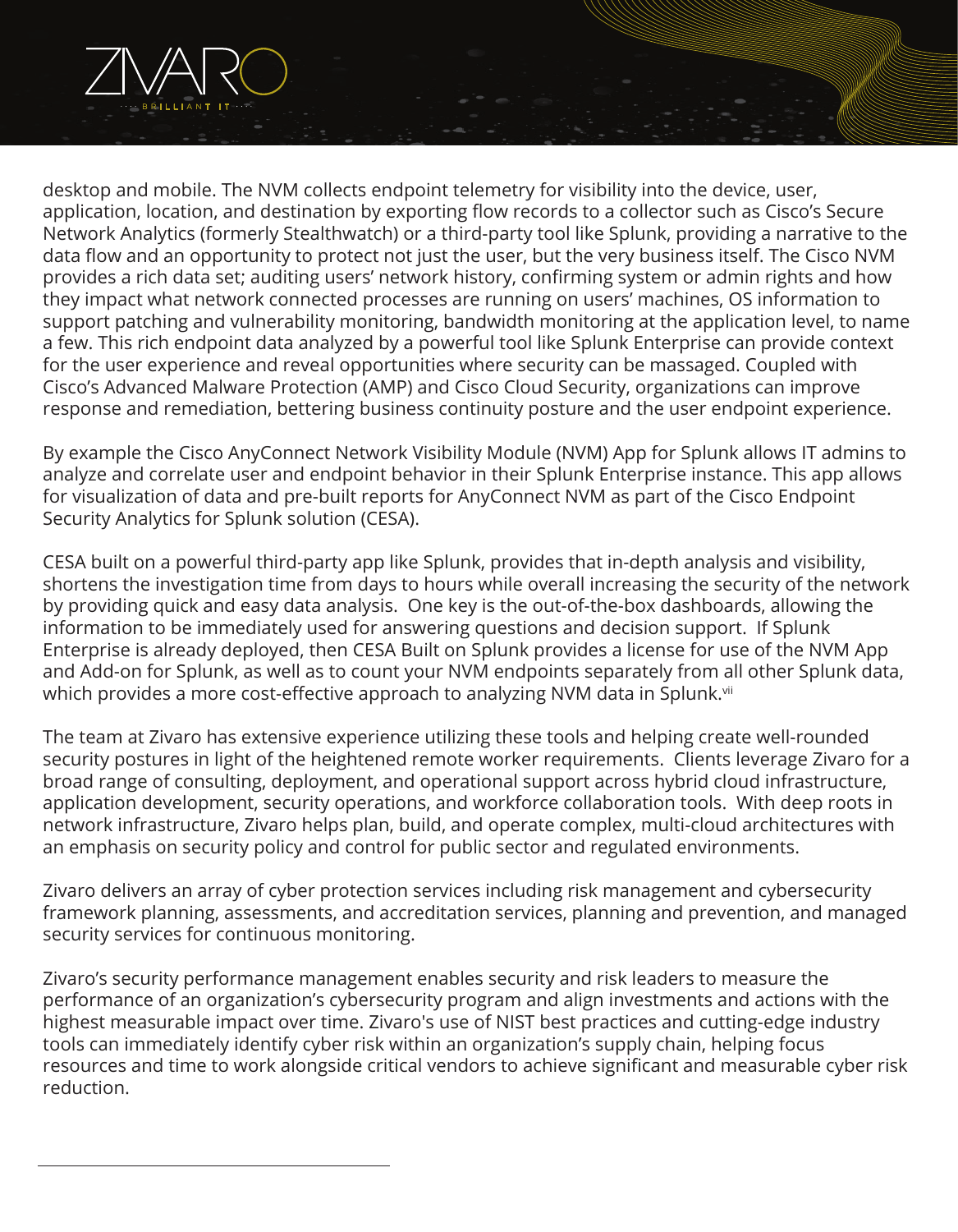

Further, Zivaro's security assessments provide insight into information technology (IT) vulnerabilities and compliancy status to include:

- Strategic roadmaps providing predictive budget planning for several years out
- Insider threat tools, policies, and procedures
- Security dashboards and visualization to continuously monitor your IT assets

With the uncertainty of what future readiness looks like, organizations can make quick improvements by leveraging the broad portfolio of Cisco remote-worker solutions available. In a recent report, Cisco's posits that "35% of small businesses, 38% of medium businesses and 37% of large enterprises believed that more than half of their employees will be remote workers post-COVID-19".viii Given this new normal, the time for network security, and preparing for a permanent expansion of remote workers is now. Utilizing tools like Duo, NVM and CESA can help administrators see and manage this user population with greater accuracy, protection, and response capabilities. Together with the broader portfolio of Cisco's network and security tools, organizations can prepare infrastructure for the next wave of growth and can help create a new standard remote connectivity, protecting businesses for whatever comes next.